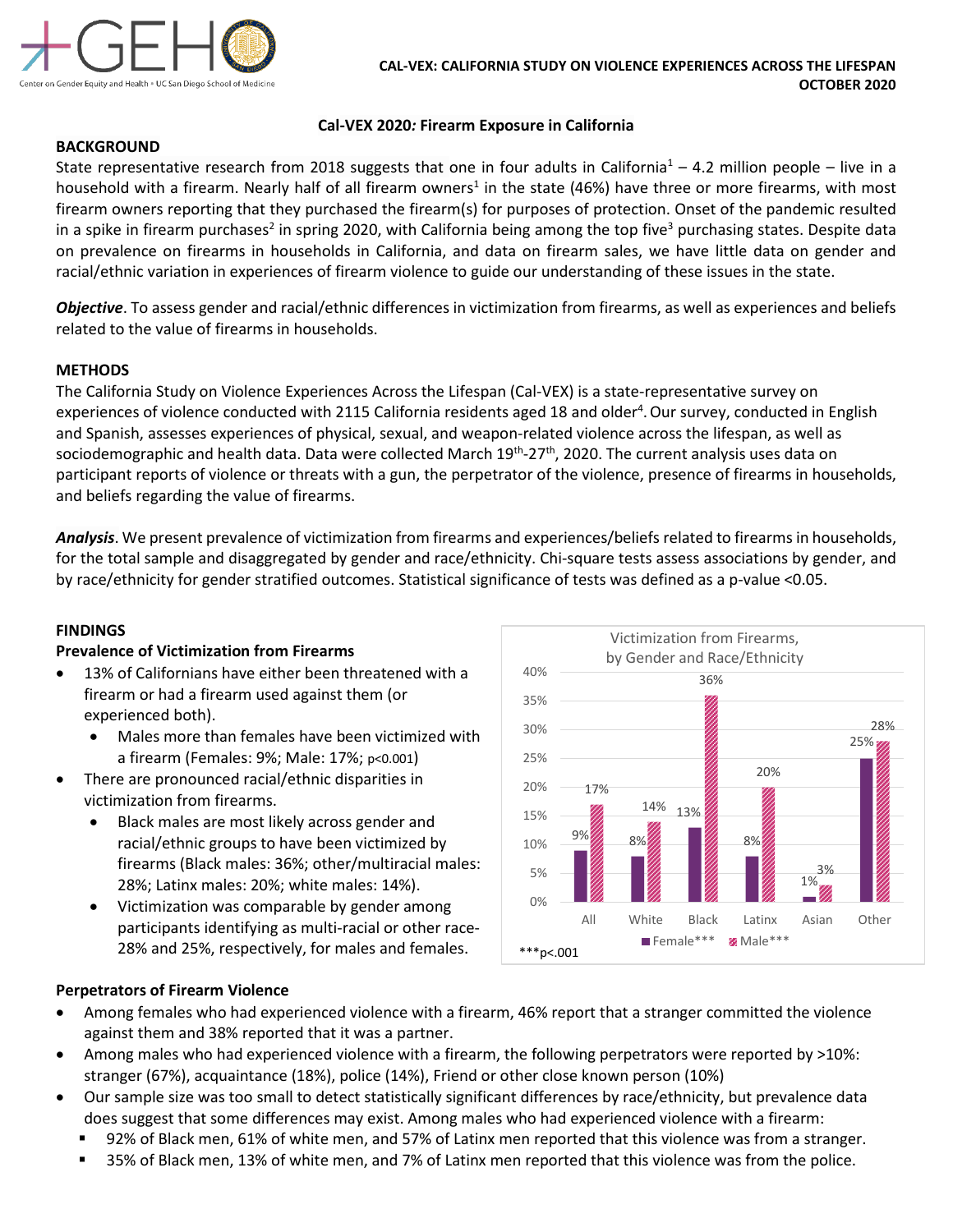#### **CAL-VEX: CALIFORNIA STUDY ON VIOLENCE EXPERIENCES ACROSS THE LIFESPAN OCTOBER 2020**





## **Firearms in Households**

- Nearly one in four adults in California (22%) have a firearm in or around their household.
- Women are less likely than men to be a registered firearm owner (8% vs 18%, p<0.001) and have a firearm in the household (19% vs 25%, p<0.05).
- When examined by race/ethnicity, we find that white and 'Other Race' Californians are most likely, and Asians are least likely, to have a firearm in their home and be a registered firearm owner. White men and 'Other Race' men were the most likely to report having a firearm in their household (33% and 34%, respectively) and registered firearm ownership (23% and 22%, respectively) in our sample. Among Asians, 12% of males and 9% of females have a firearm in their home, and 5% of males and 4% and females are registered owners.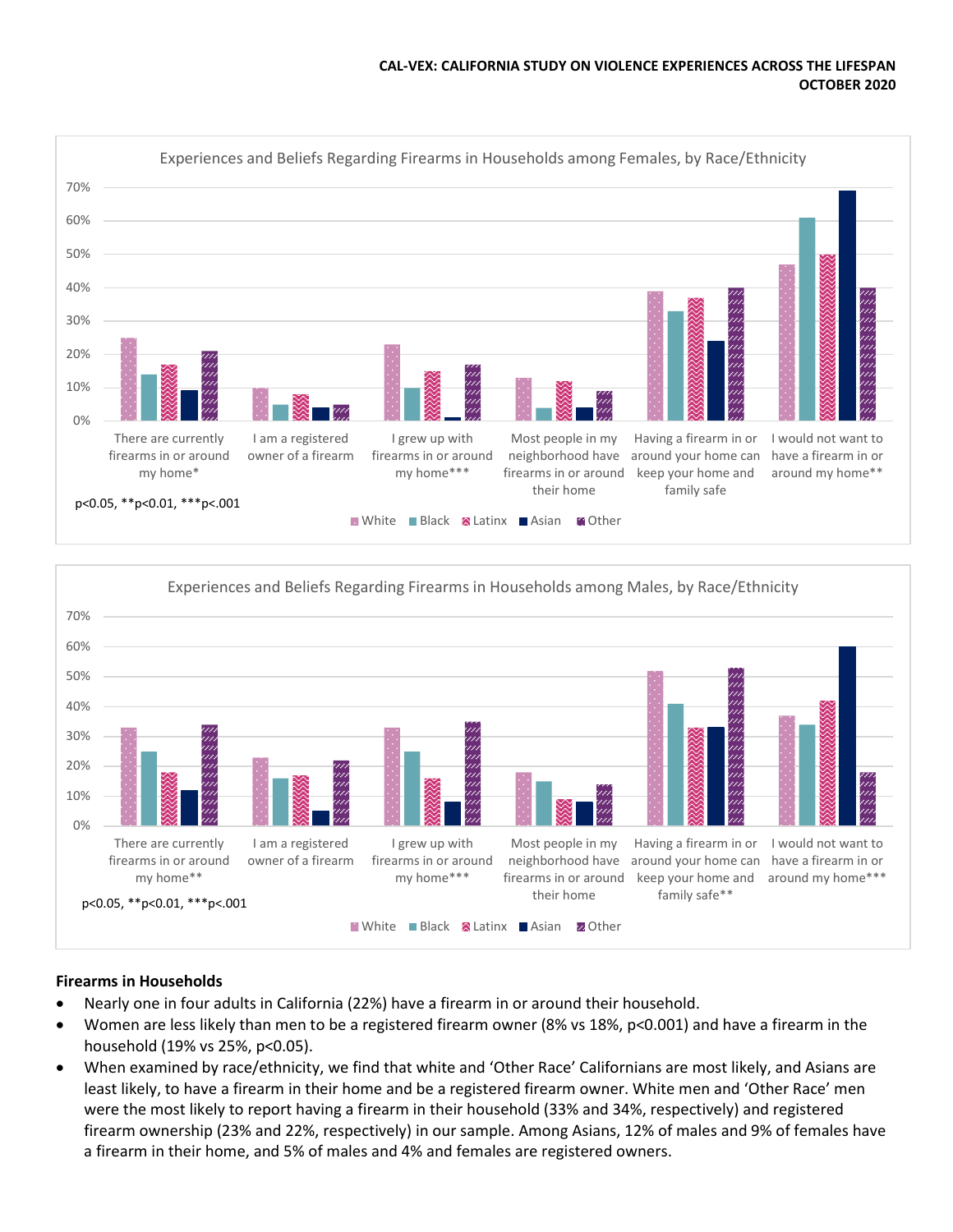## **CAL-VEX: CALIFORNIA STUDY ON VIOLENCE EXPERIENCES ACROSS THE LIFESPAN OCTOBER 2020**

- One in five adults in California (20%) also grew up with a firearm in or around their home.
	- Women are less likely than men to have grown up with a firearm in their home (16% vs 24%,  $p<0.01$ ).
	- By race/ethnicity, white and 'Other Race' Californians are more likely, and Asians least likely, to have grown up with a firearm in their home. One in three (33%) white men and 23% of white women grew up with a firearm at home, where only 8% of Asian men and less than1% of Asian women grew up with a firearm at home.
- Only 12% of participants believe that most people in their neighborhood have firearms in their household, suggesting that Californians do not believe the presence of firearms in households is normative in their communities. No differences by gender or race/ethnicity were seen in terms of this belief.

# **Perceptions of the Value of Firearms in Households**

- Two in five Californians (39%) endorse the belief that having a firearm in the home can help keep one's home and family safe, with males more likely than females to endorse this belief (43% vs. 36%, p<0.05).
	- Racial/ethnic differences in this belief were not seen among females but were seen among males. Half of white and 'Other Race' males endorse this belief (52% and 53%, respectively), and 41% of Black males endorse this, where 33% of Latinx and Asian males, respectively, endorse this belief.
	- **Black women were least likely across all racial/ethnic and gender groups to endorse this belief (24%).**
- Nearly half of all Californians (46%) reported not wanting a firearm in their home, with females more likely than males to endorse this belief  $(51\%$  vs. 40%,  $p<0.05$ ).
	- Statistically significant racial/ethnic differences were seen. Black females and both male and female Asians were most likely to endorse that they did not want a firearm in their home (endorsed by 61% of Black females, 69% of Asian females, and 60% of Asian males). No statistically significant differences were seen among white, Latinx, or 'Other Race' identifying participants.

## **CONCLUSIONS**

- Thirteen percent of Californians- 1 million adult residents in our state have been victims of firearm violence; males are more likely than females to face this violence. Strangers are the most commonly reported perpetrator of firearm violence for both females and males. These findings demonstrate that even in California, a state with the strongest gun laws in the country, our residents are facing grave firearm-related threats and use from strangers. Even current policy reforms appear to be inadequate for sufficient population-level impact, though policies prohibiting firearm storage and use are certainly important and have demonstrated effectiveness in reducing mortality.<sup>5</sup>
	- Black and Latinx men are disproportionately affected by firearm violence- one in three black men and one in four Latinx men. After strangers and acquaintances, police were the most commonly reported perpetrator, reported by one in eight men who reported firearm violence. Among Black men who have experienced firearm violence, 92% reported this violence from a stranger, which prior research suggests may be linked to community violence and retaliatory behaviors.<sup>6</sup> One third of Black men reporting firearm violence (35%) indicate police as the abusers.
	- Women who have been victims of gun violence also most commonly report violence from a stranger, but the second most common perpetrator was romantic partners. These findings reinforce the importance of policies prohibiting gun access to those with restraining orders or convictions<sup>7</sup> of domestic violence. These findings are inconsistent with female homicide data, which indicate that female homicides most often involve IPV.<sup>8</sup> It may be that strangers may threaten but not use firearms, where, at least among women, partners are more likely to use firearms fatally. Little research has focused on nonfatal firearm violence from partners.9
- Almost one in four Californians have a firearm in their household, consistent with prior research<sup>1</sup> from 2018, which also found that most Californians have firearms for protection, despite the fact that home invasion burglaries have declined<sup>10</sup> by 50% in the past decade. Yet 12% report that most people in their neighborhood do not have a firearm. Hence, having a firearm in the home is not viewed as normative, despite many people having one.
	- Females are less likely than males to report gun ownership and to endorse firearms in the household for safety, supporting prior research on the gendered nature of gun ownership and use $^{11}$ . Interestingly, females are also less likely than males to report firearms in the home, currently and when growing up, which may suggest that females are made less aware of male-owned firearms in households, which is disconcerting.